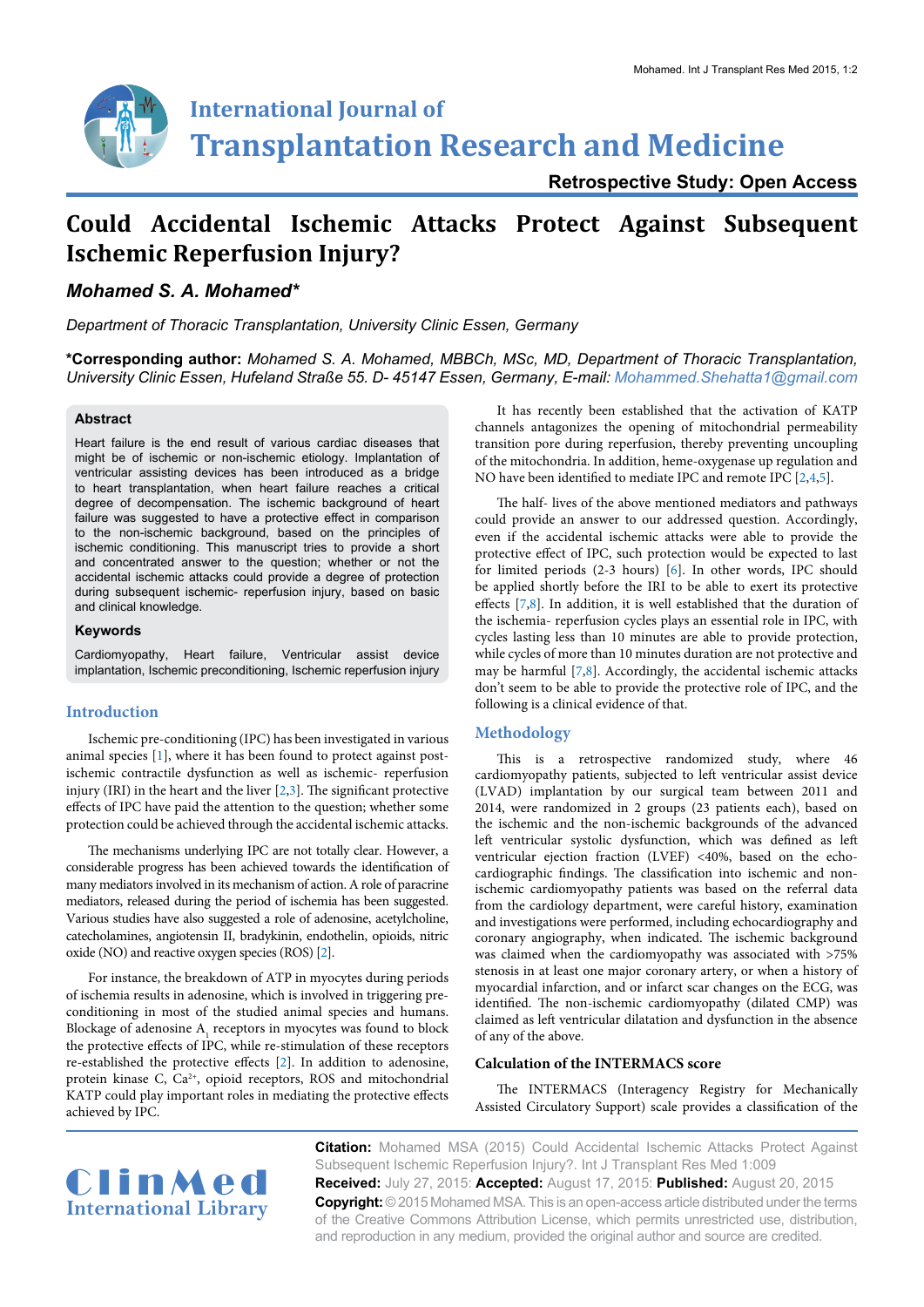<span id="page-1-0"></span>**Table 1:** INTERMACS scale for classifying patients with advanced heart failure.

| <b>Profiles</b>    | <b>Description</b>                                                                                                                                                                       |
|--------------------|------------------------------------------------------------------------------------------------------------------------------------------------------------------------------------------|
| <b>INTERMACS 1</b> | Hemodynamic instability in spite of increasing doses of catecholamines and/or mechanical circulatory support with critical hypo-perfusion of<br>target organs (severe cardiogenic shock) |
| <b>INTERMACS 2</b> | Intravenous inotropic support with acceptable blood pressure, but rapid deterioration of kidney function, nutritional state, or signs of congestion                                      |
| <b>INTERMACS 3</b> | Hemodynamic stability with low or intermediate, but necessary due to hypotesion, doses of inotropics, worsening of symptoms, or progressive<br>kidney failure                            |
| <b>INTERMACS 4</b> | Temporary cessation of inotropic treatment is possible, but the patient presents frequent symptom recurrences and typically with fluid overload                                          |
| <b>INTERMACS 5</b> | Complete cessation of physical activity, stable at rest, but frequently with moderate water retention and some level of kidney dysfunction                                               |
| <b>INTERMACS 6</b> | Minor limitation on physical activity and absence of congestion while at rest. Easily fatiqued by light activity                                                                         |
| <b>INTERMACS 7</b> | Patient in NYHA functional class II or III with no current or recent unstable water balance                                                                                              |

NYHA: New York Heart Association

<span id="page-1-1"></span>

patients of the advanced heart failure, according to their hemodynamic profile and the level of target organ damage [\(Table 1](#page-1-0)) [\[9](#page-4-1)]. The INTERMACS classification is an outcome of the ventricular assist device, multi-center registry, which aimed at unifying the criteria of the clinical state of the advanced heart failure patients [\[9,](#page-4-1)[10](#page-4-2)]. The development of the INTERMACS classification system optimized the pre-operative risk prediction, and accordingly, the decision making regarding the therapeutic strategy. The INTERMACS scale has been confirmed as a reliable predictor of mortality [[9,](#page-4-1)[10\]](#page-4-2) and postoperative complications following the implantation of ventricular assist devices [[11](#page-4-3)]. Based on the history, clinical examination and investigations, the patients were assigned a pre-operative INTERMACS score, reference to the criteria listed in [table 1](#page-1-0).

## **LVAD implantation**

Based on the INTERMACS score, the patients were indicated for LVAD implantation, either as a bridge to transplantation or as a

destination therapy. The pre-, intra-, and post-operative management were performed for all patients of both groups according to our standard institutional protocols.

#### **Study end points**

In the present study, we concentrated on the INTEMACS score pre-operative and the 30-day survival post-operative as the main targets of comparison between the study groups [\(Figure 1](#page-1-1)).

## **Statistical analysis**

The statistical analysis was performed using Microsoft Excel 2007 for the calculation of means and standard deviations. Comparison between both groups regarding the study parameters was done using the GraphPad Prism 5 Demo and non- paired T test to identify significant differences. Kaplan-Meier survival analysis and the log rank test were applied to confirm the comparison between groups regarding the cumulative survival. P values  $\leq 0.05$  were considered significant.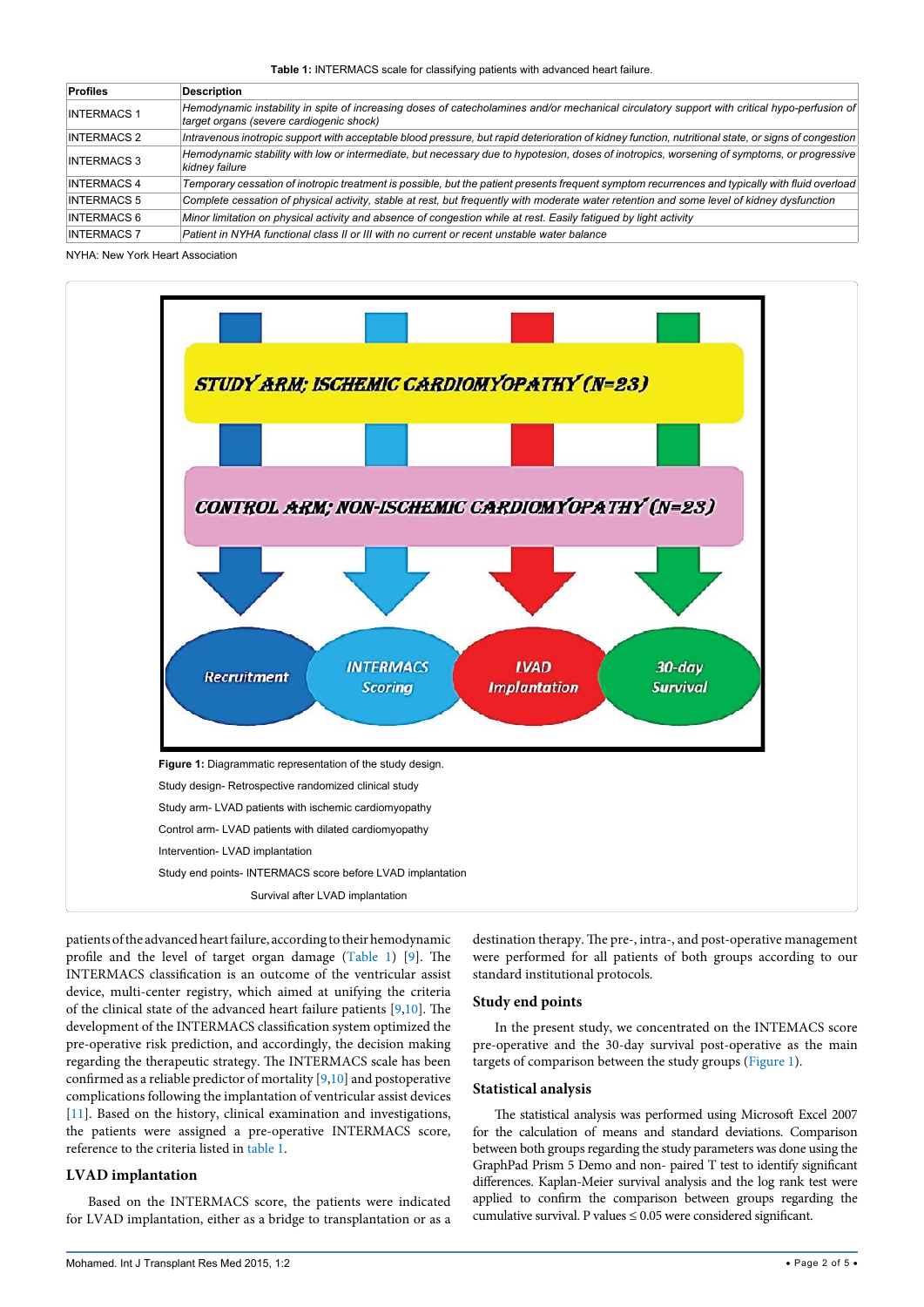<span id="page-2-0"></span>

<span id="page-2-1"></span>

# **Results**

# **INTERMACS score**

The average INTERMACS score of the dCMP group was 2.5  $\pm$ 1.3, compared to  $3.1 \pm 1.2$  of the iCMP group. The difference between both groups was non-significant (P=0.11) ([Figure 2](#page-2-0)).

## **Postoperative survival**

The 30-day survival rates of both groups were similar (87%), where 3 patients died within the first 30 days postoperative in each group. However, the average survival of the dCMP patients was 449.39 days, compared to 399.86 days of the iCMP patients. The difference between both groups was not significant (P=0.55) [\(Figure 3\)](#page-2-1).

# **Kaplan-Meier analysis**

The Kaplan-Meier survival analysis and the log rank test confirmed the absence of a significant difference between both groups regarding the postoperative survival, which denies the ischemic background to be an independent predictor of patient survival (Chi-square=0. 314 and P=0.575) [\(Figure 4\)](#page-3-7).

# **Discussion**

Most of the previous clinical studies reported the benefit of the medical therapy for both iCMP and dCMP, however, with higher mortality and weaker response to treatment in the patients of the ischemic background, particularly in response to beta-blockers [[12](#page-4-4)-[14](#page-4-5)] and ACE inhibitors [[15](#page-4-6)[,16](#page-4-7)]. Accordingly, it was interesting to address this question on the level of the surgical therapy and postoperative survival, especially with the increasing evidence of the value of the ischemic preconditioning technique.

In a study of 3787 systolic heart failure patients, the ischemic background was a significant independent predictor of mortality during follow-up [\[17](#page-4-8)]. Supportively, Stevenson et al*.* [\[18\]](#page-4-9) concluded the coronary heart disease as an independent mortality predictor and stated the ischemic background as an indication of the priority listing for heart transplantation [\[18\]](#page-4-9). Similar findings were reported by several studies, where the overall all statements were that; the ischemic heart failure has a worse prognosis than the non-ischemic heart failure [[19](#page-4-10)[,20\]](#page-4-11). Ng et al. [[21](#page-4-12)] showed a greater symptomatic improvement during follow-up for the non-iCMP patients, who showed better ventricular remodeling than the patients of iCMP, however, the difference in mortality was not significant [\[21\]](#page-4-12).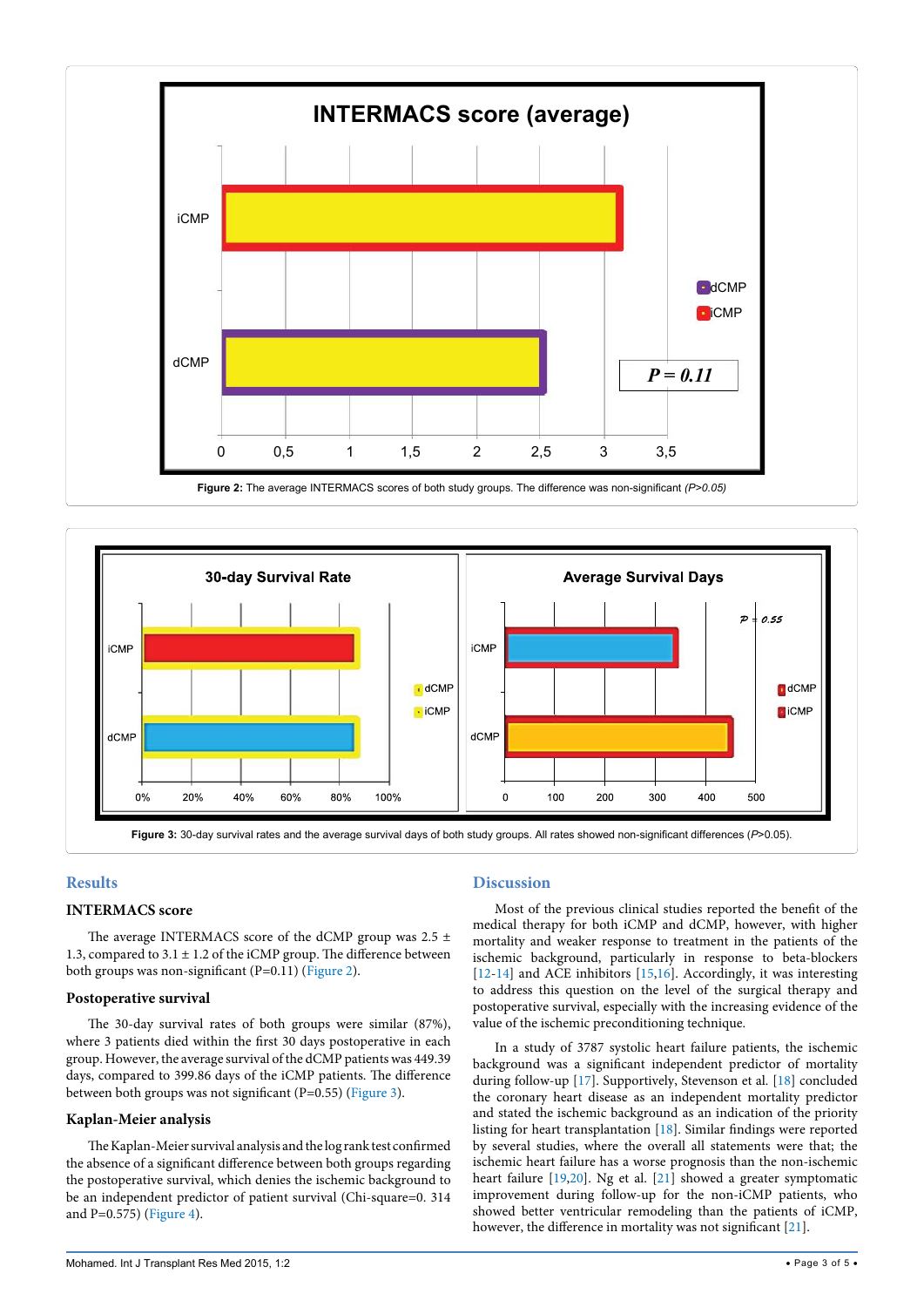<span id="page-3-7"></span>

Such worse prognosis associated with iCMP was referred to the older age of the patients, the presence of many other co-morbidities, and the potential association with a higher level of neuro-hormonal and immunological activation [[21-](#page-4-12)[23](#page-4-13)], where, in both dCMP and iCMP, there is a risk of sudden death due to heart failure, with an additional risk arising from the coronary disease, which might result in necrotic and or scarring tissue that might have the potential to impede the ischemic preconditioning [\[18](#page-4-9)[,19\]](#page-4-10).

On the other side, data from the Framingham community study, claimed the ischemic heart failure to be associated with better clinical outcomes than those of the non-ischemic heart failure [\[24\]](#page-4-14). In addition, the current guidelines do not distinguish between the heart failure etiologies [[25](#page-4-15),[26](#page-4-16)], because whatever the basic etiology was, the subsequent pathophysiology of heart failure would be similar [[27](#page-4-17)].

In the middle between both claims, Lourenco et al*.* [[28](#page-4-18)] reported greater in-hospital mortality of iCMP, based on a univariate analysis. However, the multivariate analysis revealed that the etiology is not an independent mortality predictor [\[28\]](#page-4-18). Accordingly, they stated no significant difference between iCMP and non-iCMP regarding the long-term prognosis. The results that go with those of the recent registries of acute heart failure, such as *ADHERE* [[23\]](#page-4-13), *OPTIMIZE-HF* [\[24\]](#page-4-14) and *The Euro Heart Failure Survey* [[29\]](#page-4-19), where the increased mortality risk associated with iCMP may be practically observed in patients with preserved systolic functions, however, in patients with advanced systolic heart failure, the ischemic background has no specific impact on the prognosis [[30](#page-4-20)].

While all the previous studies focused on the prognosis and survival of heart failure in response to medical therapy, in the present study, we provided a statement regarding the survival following LVAD implantation. As LVAD implantation involves exposing the heart to an ischemic reperfusion injury (due to cardiopulmonary bypassing), the principles of ischemic preconditioning raised the attention towards the notion that the previous ischemic attacks might have provided some degree of protection that could be reflected on the postoperative survival.

In the present study, the INTERMACS scoring reflected the prognosis of heart failure based on the ischemic and non-ischemic etiologies. However, the survival after LVAD implantation reflected whether or not the accidental ischemic attacks could provide a degree of protection against the subsequent ischemic reperfusion injuries. Our results clearly showed similarity between the ischemic and the non-ischemic cardiomyopathy patients in the INTERMACS scoring pre-operative and in the survival postoperative.

As the present study is a retrospective short comment, whose study groups are of a relatively small size, with many clinical parameters (such as ventilation time, ICU stay, requirement of ECMO and total in hospital stay) were not included, a prospective randomized study is required for further confirmation of our results.

## **Reference**

- <span id="page-3-0"></span>1. [Wever KE, Menting TP, Rovers M, van der Vliet JA, Rongen GA, et al. \(2012\)](http://www.ncbi.nlm.nih.gov/pubmed/22389693)  [Ischemic preconditioning in the animal kidney, a systematic review and meta](http://www.ncbi.nlm.nih.gov/pubmed/22389693)[analysis. PLoS One 7: e32296.](http://www.ncbi.nlm.nih.gov/pubmed/22389693)
- <span id="page-3-1"></span>2. [Sivaraman V, Yellon DM \(2014\) Pharmacologic Therapy That Simulates](http://www.ncbi.nlm.nih.gov/pubmed/24038018)  [Conditioning for Cardiac Ischemic- Reperfusion Injury. J Cardiovasc](http://www.ncbi.nlm.nih.gov/pubmed/24038018)  [Pharmacol Ther 19: 83-96.](http://www.ncbi.nlm.nih.gov/pubmed/24038018)
- <span id="page-3-2"></span>3. [Liu A, Fang H, Wei W, Dirsch O, Dahmen U \(2014\) Ischemic preconditioning](http://www.ncbi.nlm.nih.gov/pubmed/25402296)  [protects against liver ischemia/reperfusion injury via heme oxygenase-1](http://www.ncbi.nlm.nih.gov/pubmed/25402296) [mediated autophagy. Crit Care Med 42: e762-771.](http://www.ncbi.nlm.nih.gov/pubmed/25402296)
- <span id="page-3-3"></span>4. [Hausenloy DJ, Maddock HL, Baxter GF, Yellon DM \(2002\) Inhibiting](http://www.ncbi.nlm.nih.gov/pubmed/12160950)  [mitochondrial permeability transition pore opening: a new paradigm for](http://www.ncbi.nlm.nih.gov/pubmed/12160950)  [myocardial preconditioning? Cardiovasc Res 55: 534-543.](http://www.ncbi.nlm.nih.gov/pubmed/12160950)
- <span id="page-3-4"></span>5. [Juhaszova M, Zorov DB, Kim SH, Pepe S, Fu Q, et al. \(2004\) Glycogen](http://www.ncbi.nlm.nih.gov/pubmed/15173880)  [synthase kinase-3beta mediates convergence of protection signaling to inhibit](http://www.ncbi.nlm.nih.gov/pubmed/15173880)  [the mitochondrial permeability transition pore. J Clin Invest 113: 1535-1549.](http://www.ncbi.nlm.nih.gov/pubmed/15173880)
- <span id="page-3-5"></span>6. [Muscari C, Giordano E, Bonafè F, Govoni M, Pasini A, et al. \(2013\)](http://www.ncbi.nlm.nih.gov/pubmed/24230458)  [Molecular mechanisms of ischemic preconditioning and postconditioning as](http://www.ncbi.nlm.nih.gov/pubmed/24230458)  [putative therapeutic targets to reduce tumor survival and malignancy. Med](http://www.ncbi.nlm.nih.gov/pubmed/24230458)  [Hypotheses 81: 1141–1145.](http://www.ncbi.nlm.nih.gov/pubmed/24230458)
- <span id="page-3-6"></span>7. [Iliodromitis EK, Lazou A, Kremastinos DT \(2007\) Ischemic preconditioning:](http://www.ncbi.nlm.nih.gov/pubmed/18078014)  [protection against myocardial necrosis and apoptosis. Vasc Health Risk](http://www.ncbi.nlm.nih.gov/pubmed/18078014)  [Manag 3: 629-637.](http://www.ncbi.nlm.nih.gov/pubmed/18078014)